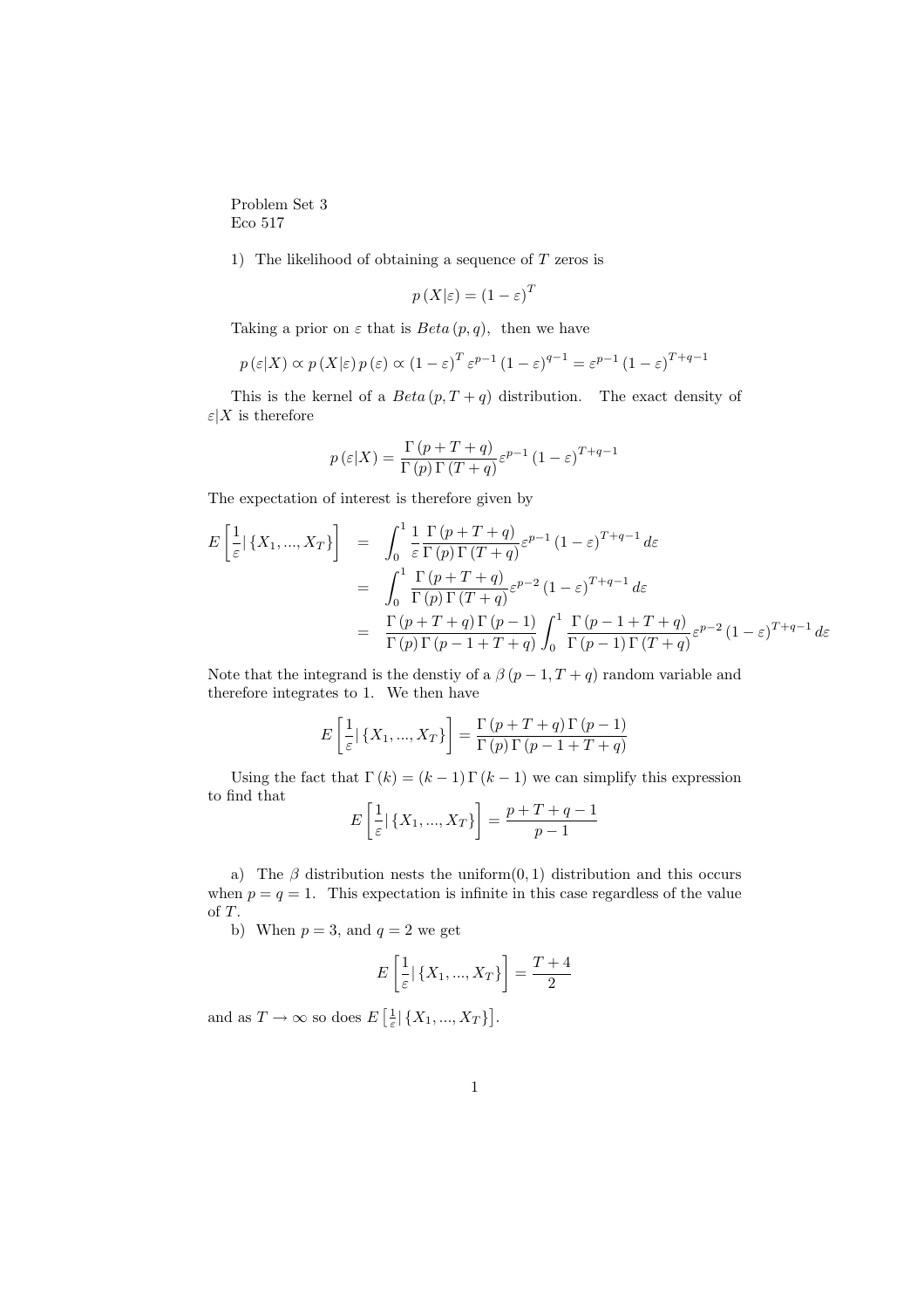## 1 Obtaining posterior predictive densities for the SNLM with noninformative priors

In vector notation, the standard normal linear model is given by

$$
Y|\beta, \sigma^2, X^*N\left(X\beta, \sigma^2I\right)
$$

The prior that we are asked to use is

$$
p\left(\beta,\sigma^2\right) \propto \frac{1}{\sigma}
$$

The posterior is then proportional to

$$
\frac{1}{\sigma} \left(\frac{1}{\sigma}\right)^{T} \exp\left(-\frac{1}{2\sigma^{2}}\left(Y - X\beta\right)'(Y - X\beta)\right)
$$
\n
$$
= \left(\frac{1}{\sigma}\right)^{T+1} \exp\left(-\frac{1}{2\sigma^{2}}\left(Y - X\widehat{\beta} + X\left(\widehat{\beta} - \beta\right)\right)' \left(Y - X\widehat{\beta} + X\left(\widehat{\beta} - \beta\right)\right)\right)
$$
\n
$$
= \left(\frac{1}{\sigma^{2}}\right)^{\frac{T+1}{2}} \exp\left(-\frac{1}{2\sigma^{2}}\left(Y - X\widehat{\beta}\right)' \left(Y - X\widehat{\beta}\right) + \left(\beta - \widehat{\beta}\right)' X'X\left(\beta - \widehat{\beta}\right)\right)
$$
\n
$$
= \left(\frac{1}{\sigma^{2}}\right)^{\frac{T+1}{2}} \exp\left(-\frac{e'e}{2\sigma^{2}}\right) \left(\sigma^{k} |X'X|^{\frac{-1}{2}}\right) \sigma^{-k} |X'X|^{\frac{1}{2}} \exp\left(\frac{-1}{2\sigma^{2}}\left(\beta - \widehat{\beta}\right)' X'X\left(\beta - \widehat{\beta}\right)\right)
$$

From this we can see that the posterior of  $\beta|\sigma^2$  is N  $\widehat{\beta}, \sigma^2 (X'X)^{-1}$ . We can integrate the above with respect to  $\beta$  and obtain an expression proportional to the marginal of  $\sigma^2$ . That expression is

$$
\left(\frac{1}{2\sigma^2}\right)^{\frac{T-k-2}{2}}\left(e'e\right)^{\frac{(T-k)}{2}}\exp\left(-\frac{e'e}{2\sigma^2}\right)
$$

This means that under the prior  $p$  $(\beta, \sigma^2)$  $\alpha \frac{1}{\sigma}$ ,  $\frac{1}{\sigma^2}$  has a  $\Gamma(T - k, e'e)$  distribution.

In summary, we found that

$$
\beta |\sigma^{2} \sim N\left(\widehat{\beta}, \sigma^{2} \left(X'X\right)^{-1}\right) \n\frac{1}{\sigma^{2}} \sim \Gamma\left(\frac{T-k}{2}, e'e\right)
$$

We are given new data  $\widetilde{X}$  from 2004, and we want to use this to predict We are given new data  $\lambda$  from 2004, and we want to use this to predict<br>the outcome of 2004,  $\tilde{y}$ . If we knew what the parameters of the model  $(\beta, \sigma^2)$ are, then  $\tilde{y}$  would have a normal distribution with mean  $\tilde{X}\beta$  and variance  $\sigma^2$ . However, there is only uncertain knowledge of the model parameters, and this is summarized by their posterior distribution. In short, the sources of uncertainty in the posterior predictive density of the election outcome are